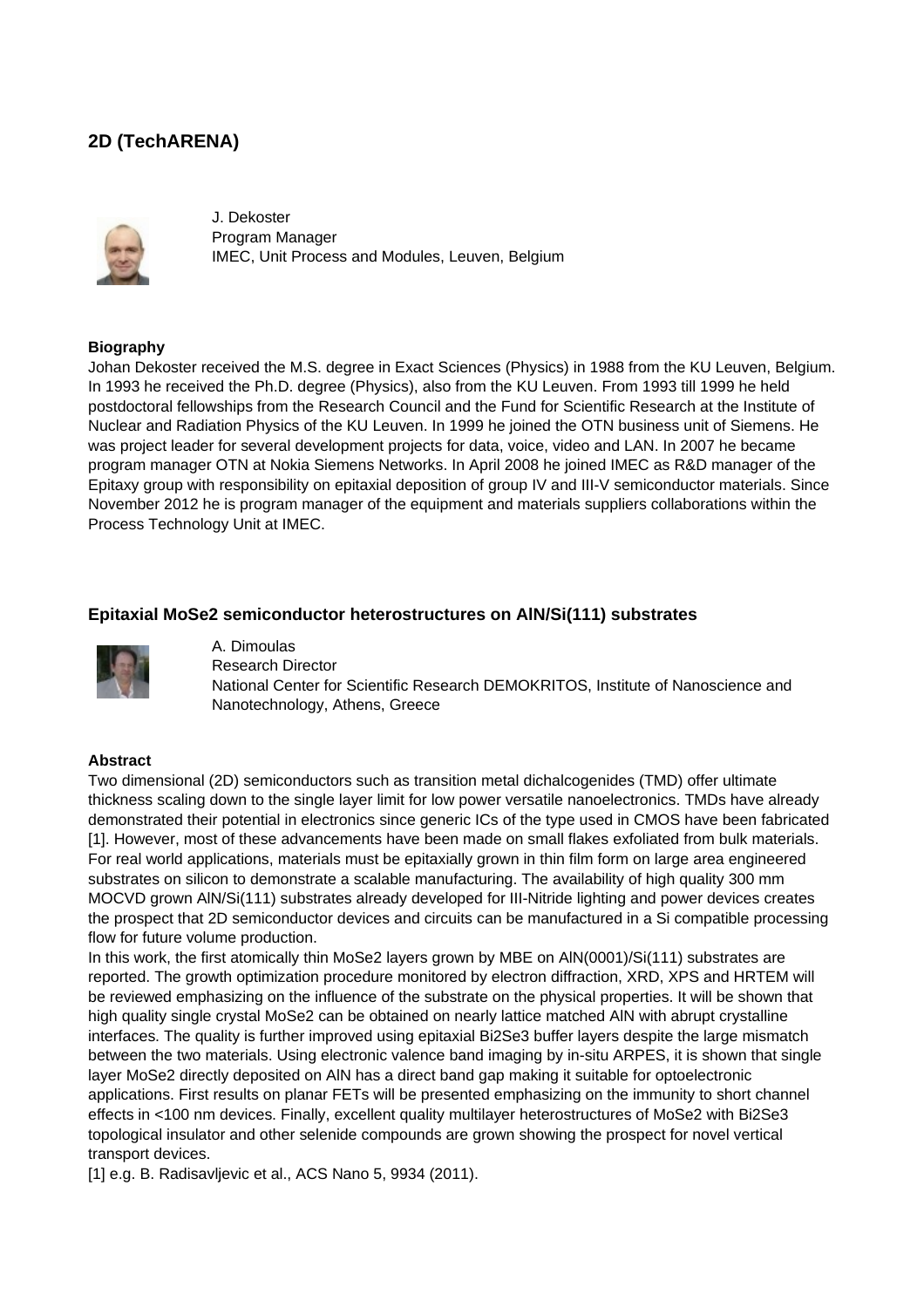# **CV of presenting author**

Dr. Dimoulas obtained his Ph.D in Applied Physics from the University of Crete in Greece in 1991 on MBE heteroepitaxial gowth and characterization of GaAs and related compounds on Si. He was Human Capital & Mobility Fellow of the EU at the University of Groningen in Holland until 1994, a Research Fellow at the California Institute of Technology (CALTECH), Chemical Engineering, Pasadena USA until 1996 and Research Associate at the University of Maryland at College Park (UMCP) USA, until February 1999. In addition, he was visiting research scientist at NRL, Washington DC in 1992 and at IBM Zurich Resarch Laboratory, Switzerland in 2006 and 2007. Since 1999, he is Research Director and head of the Epitaxy and Surface Science laboratory at the National Center for Scientific Research DEMOKRITOS, Athens, Greece. He has coordinated several European-funded projects in the areas of advanced CMOS, the last being DUALLOGIC- a flagship CMOS project in FP7 and he is now leading the EU project 2D NANOLATTICES on silicene and other 2D crystal channels for post CMOS applications. Also, he has received the prestigious ERC (IDEAS) 2011 Advanced Investigator Grant -SMARTATE on smart gates for "green" electronics and the Greek Excellence (ARISTEIA) project TOP-ELECTRONICS. He has authored or co-authored more than 120 technical presentations in refereed journals including 3 monographs in Springer book chapters on high-k gates on Si and high mobility channels. In addition, he has more than 70 presentations in conferences including 30 invited in conferences, tutorials and summer schools. He has more than 2000 citations and an h-index of 27. He is co-editor in a Springer book and guest editor in three special volumes of international journals. He has organized MRS and E-MRS symposia in 2005, 2003, 2009, 2010 and 2013. He was the general chair of INFOS 2007 conference and he is in the steering committee of INFOS and ESSDERC/ESSCIRC conferences and he has chaired the TPC committee of ESSDERC/ESSCIRC 2007 and the IEDM 2012 Process Technology subcommittee. His expertise includes MBE growth of semiconductors and dielectric materials, VCD growth of graphene, nanodevice processing by optical and ebeam lithography materials structural and physical characterization & device electrical characterization.

# **What can we expect from two-dimensional materials for electronic applications? A simulation study**



G. Fiori Assistant Professor University of Pisa, Pisa, Italy

#### **Abstract**

Research community has great expectations towards two-dimensional materials, since they could be the option for ultimately scaled devices. Many issues however still remain open due to the embryonic stage of nowadays fabrication technology. Computer simulations can represent a powerful tool in order to predict the real performance of two-dimensional material, giving useful hints on the solutions to be discarded as well as those to bet on.

Here we provide an overview of state-of-the-art devices, showing which solutions are in our opinion the most promising, as well as those which we believe will never comply with Industry requirements. In particular, attention will be posed on vertical and lateral heterostructures, as well as bilayer graphene based devices for both digital and analog applications.

An overview on energy applications will be provided as well, showing that graphene can represent a viable option for transparent electrode and a valid substitute for Indium Thin Oxide contact in organic solar cells.

#### **CV of presenting author**

Gianluca Fiori is an Assistant Professor at the University of Pisa. His main field of activity includes the development of models and codes for the simulation of CMOS transistors with ultra-short channel and innovative devices based on new architectures and new materials. In particular, at the beginning he focused his attention on quantum confinement, short channel effects and the random distribution of dopants in Silicon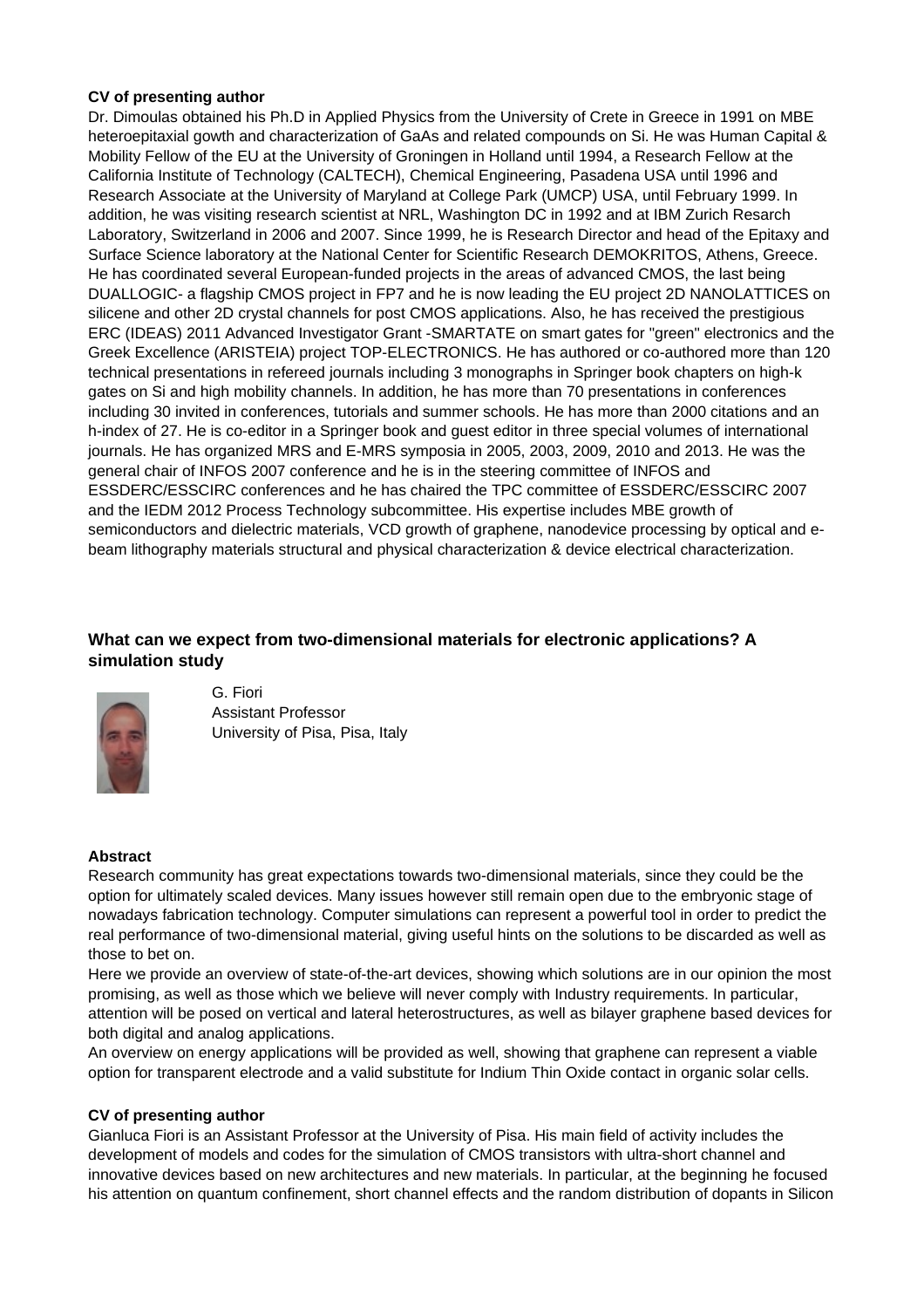MOSFETs: part of these models have been included into the commercial device simulator ATLAS, within a collaboration, in Autumn 2002, with Silvaco International, one of the worldwide leading developers and vendors of Technology Computer Aided Design (TCAD) software dedicated to Process and Device Simulation. Due to the increased interest in carbon electronics, Dr. Fiori has focused his attention on carbon based devices, through repeated research visits (in 2004, 2005 and 2008) at the Network for Computational Nanotechnology, at Purdue University, (IN-USA). Within these activities, he has developed codes based on semi-empirical tight binding Hamiltonians and the Non-Equilibrium Green's Function Formalism (NEGF). Dr. Fiori has recently released, under the BSD open-source license, the in-house developed code NanoTCAD ViDES (http://vides.nanotcad.com), which includes most of the physical models implemented during his research activity.

# **2D materials : From Advanced CMOS to Beyond CMOS devices**



C. Huyghebaert R&D team leader imec, Leuven, Belgium

#### **Abstract**

The information infrastructure is growing and becoming ubiquitous around us. Continuous connectivity, which we take for granted now, did not exist 10 years ago. This growth has been largely fueled by the scaling of the transistors which has allowed increased performance for comparable energy consumption and lower cost. Continuing growth further will demand a variety of electronic systems with different performance and energy efficiency requirements to satisfy a large set of functionality and cost needs.

Early on, the scaling of the transistors was driven by the lithographic improvements. More recently, the scaling is that of the performance and relies on new materials (high K dielectrics and metal gates) and on devices structure innovations (fully-depleted channel devices). The performance scaling of the next decade will likely bring concerted changes not only at the transistor level but also at the interconnect and at the architecture level as the 3rd dimension will be conquered.

The pace of innovation will likely continue further as it is driven by technological needs. The scaling of the transistor will be influenced by fundamental physical limits of device switching.

At imec, we are a investigating not only advanced CMOS devices and "end of the roadmap" transistors, but also Beyond CMOS devices which rely on advanced materials like graphene and 2D semiconductors but also devices that employ a different state variable. This talk will outline the research on the 2D materials family.

Imec has been carrying out endeavors whose main focus is to provide an answer to the question of whether the family of 2D materials could really hold the promises for a successful use in microelectronics. This is being accomplished with a strategy encompassing two main aspects of research: (1)to evaluate novel device concepts based on the fundamental properties of 2D materials (2) to work towards industrial compatible solutions for 2D material integration in a semiconductor environment.

#### **CV of presenting author**

**Cedric Huyghebaert** is currently leading the nano-applications and material engineering team at imec dealing with the integration of nano materials as CNT, nanowires,graphene and MoS2 in functional applications, in the field of beyond Si scaling, advanced interconnect and energy storage applications. He started as a junior researcher in the materials and component analyses group at imec. He studied the oxygen bean interactions during sputtering profiling of semiconductors. He received his PhD in Physics in 2006 at the KULeuven in Belgium. In 2005 he joined imecs pilot line management team, especially dealing with integration challenges and the process contamination control. In 2008 he joined the 3D integration team to organize the migration of the 3D technology from a lab environment to the a pilot line. He was the lead integration engineer of the first demonstration of 3D TSV interconnects by wafer to wafer bonding.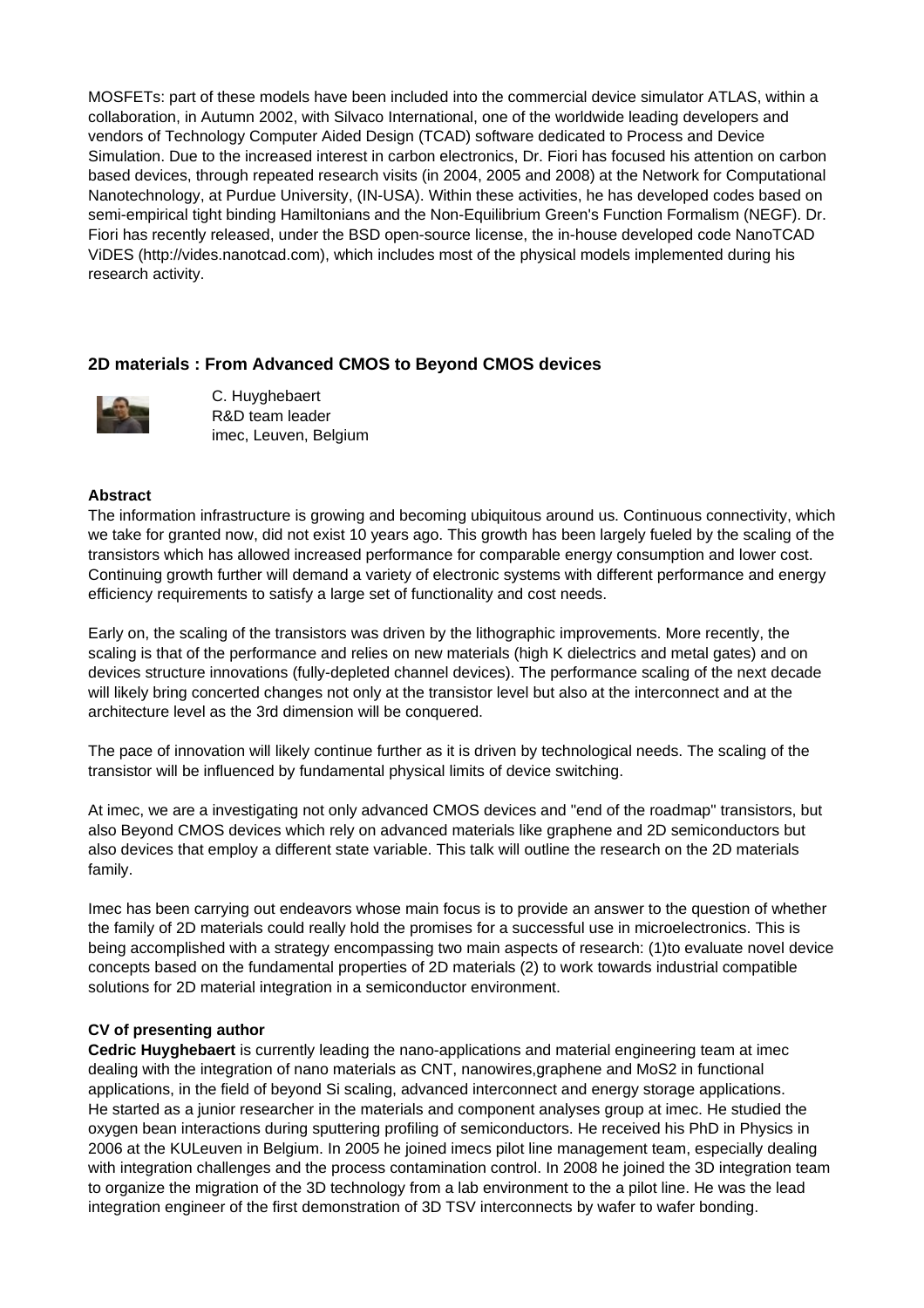# **Scaling up Chemical Vapour Deposition Graphene to 300 mm Si substrates**



A. Jouvray Engineering Project Leader Aixtron Ltd, NanoInstruments, Cambridge, United Kingdom

### **Abstract**

Graphene is a 2D carbon material with unique properties such as high mobility, wideband optical transparency and large thermal conductivity. To make use of these characteristics in high performance electronic applications, it is necessary to grow and integrate graphene using modern Si chip manufacturing processes. This paper discusses the growth of graphene by Chemical Vapour Deposition. The synthesis process begins with the deposition and crystallization of a nucleation layer, namely thin film Cu. We study the characteristics of this Cu film and the subsequent graphene growth kinetics and formation. Once Graphene is produced, it is transferred from the Cu film to the target substrate using a variety of integration techniques such as polymer-based or electrolytic transfer.

Monolayer Graphene on Si or Cu/Si wafers are commercially available in sizes up to 100mm and are typically used to develop and characterise graphene device performance. There are currently only few organizations able to produce high quality monolayer graphene on wafer in sizes exceeding 100mm in diameter. To enable the commercialization of graphene as a large scale product, significant and successive cost reduction must be achieved. Here, we report the development of CVD tools in both scaling up the CVD production of graphene from 100mm to 300mm wafers but also report the increase in throughput from 1x100mm wafer in 2 hours to 2x300mm wafer in under 1 hour.

# **CV of presenting author**

Dr Alex Jouvray received his PhD in CFD from Warwick University in 2004. He is currently the Engineering Project Leader for Aixtron's NanoInstruments products. He has significant experience of managing the development of new products and systems for a range of industial and scientific applications. He has managed several publicly funded projects and is the author / co-author of sevral papers and patents.

# **Single-Layer MoS2 - 2D Devices, Circuits and Heterostructures**



A. Kis Professor EPFL, Lausanne, Switzerland

#### **Abstract**

Single-layer molybdenum disulphide (MoS2), a direct-gap semiconductor is a typical example of new graphene-like materials that can be produced using the adhesive-tape based cleavage technique originally developed for graphene. The presence of a band gap in MoS2 allowed us to fabricate transistors that can be turned off and operate with negligible leakage currents [1]. Furthermore, our transistors can be used to build simple integrated circuits capable of performing logic operations and amplifying small signals [2] [3].

We have also successfully integrated graphene with MoS2 into heterostructures to form flash memory cells [5] that could be used to extend the scaling of this type of devices. Next, I will show photodetector devices based on MoS2 that have a sensitivity surpassing that of similar graphene devices by several orders of magnitude. Incorporating MoS2 in van der Waals heterostructures can open the way to an extremely diverse